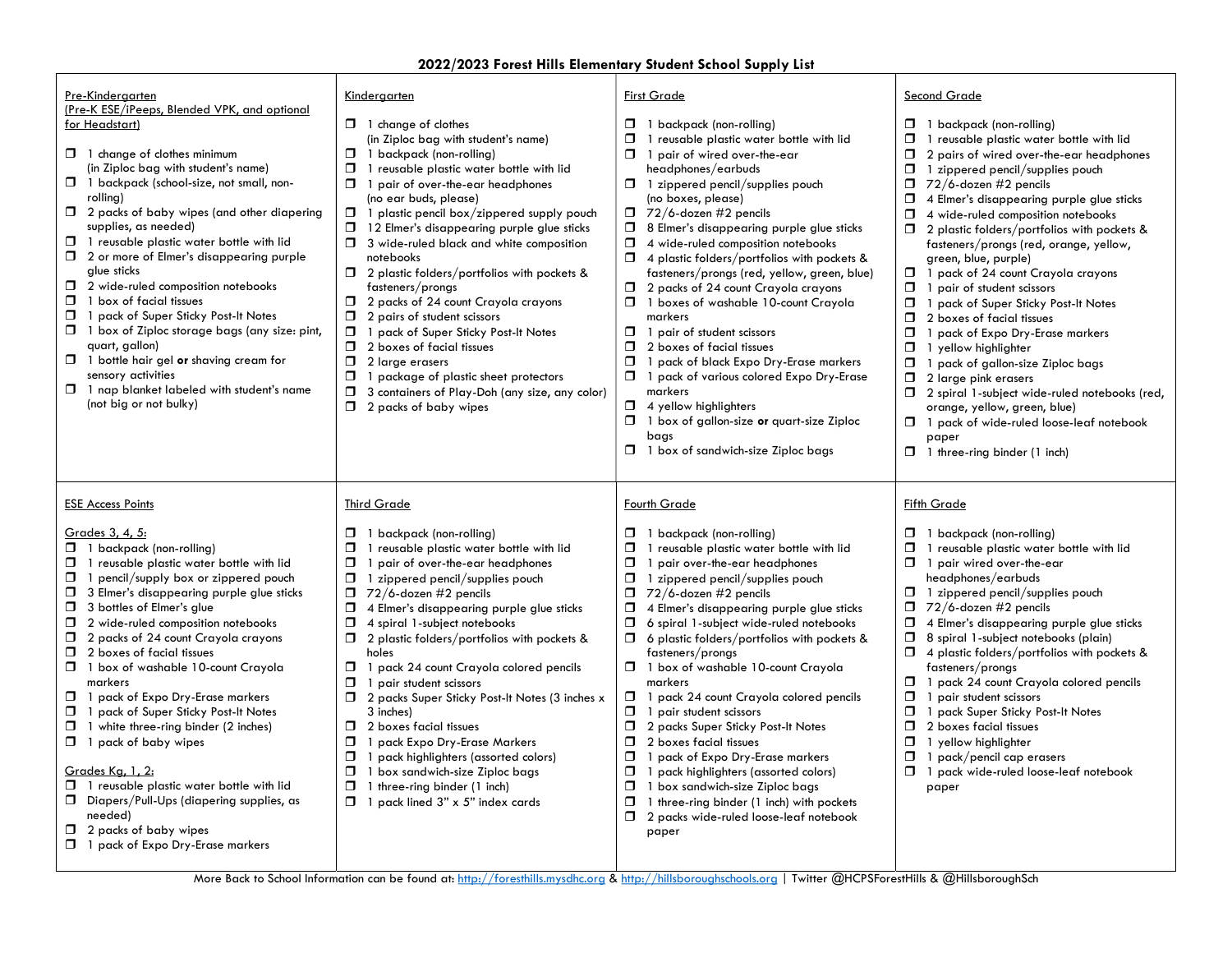

# Mandatory Uniform Policy

## We are excited to inform you that Forest Hills will have a mandatory uniform policy for the 2022-2023 school year for all students PreK - 5<sup>th</sup> Grade!

The students at Forest Hills are required to follow the uniform policy. Please send your child to school in uniform every day.

## Uniform Policy

\***Tops:** White, Yellow/Gold, Navy Blue \*Bottoms: Khaki, Navy, Jeans (jeans are permitted on Fridays only)

## Additional Uniform Information:

- Students are not permitted to wear a hoodie. All sweatshirts/jackets must **not** have a hoodie.
- No tank tops, tube tops, spaghetti straps or beachwear. No visible underwear.
- Closed toed shoes are required. Reqular shoes or sneakers with any design or color are acceptable. Flimsy sandals, flip-flops and "heelys" are not permitted. Shoes with flashing lights are very strongly discouraged. Please remember that PreK-5 students have a fitness/activity period and/or PE every day.
- Skirts, dresses and shorts must be at least fingertip length.
- Pants must fit around the waist oversized sagging pants are not part of the school uniform. Pants with rips/tears are not permitted.
- Friday students may wear spirit shirts or polo shirts with jeans. Jeans on Fridays only.

## \*\*\*Students will earn Panther Bucks daily for being on time and in uniform. \*\*\*

You can buy these uniform components at reasonable prices at any department store. You are not limited to any particular brand of clothing. Your child may already have items of clothing in these colors, too.